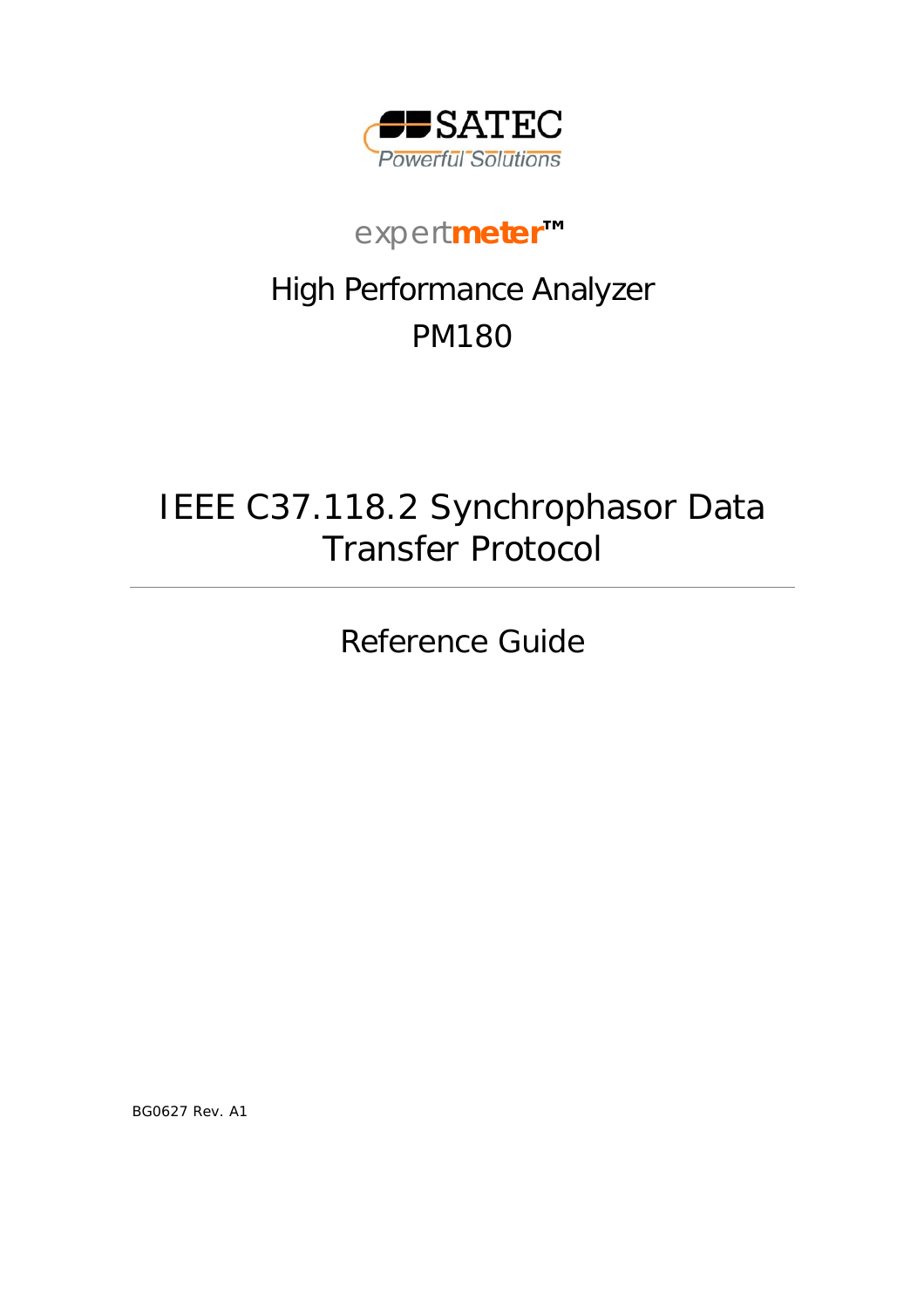Every effort has been made to ensure that the material herein is complete and accurate. However, the manufacturer is not responsible for any mistakes in printing or faulty instructions contained in this book. Notification of any errors or misprints will be received with appreciation.

For further information regarding a particular installation, operation or maintenance of equipment, contact the manufacturer or your local representative or distributor.

REVISION HISTORY

A1 June 2019 Release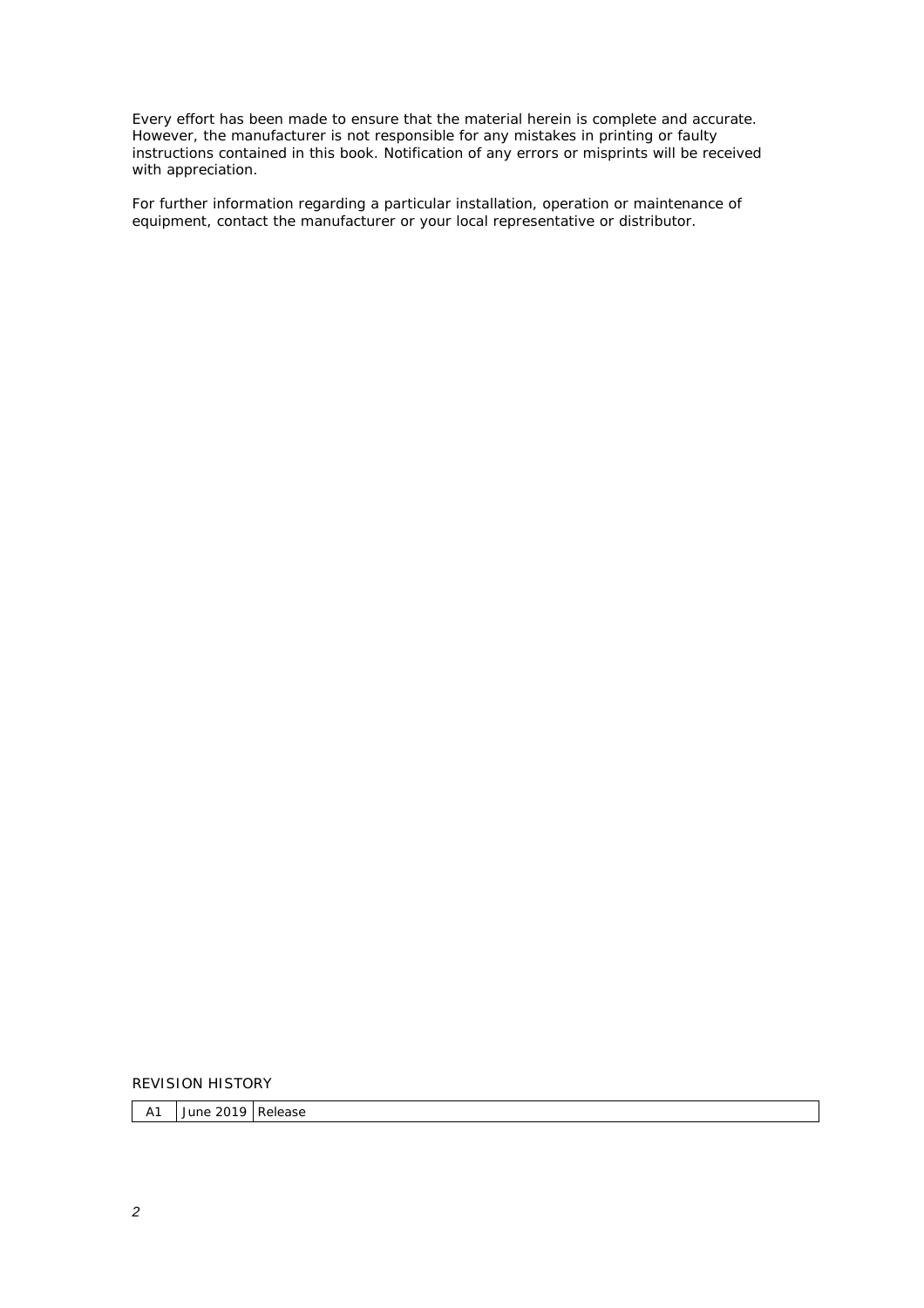# **Table of Contents**

| 2.1           |  |  |  |
|---------------|--|--|--|
|               |  |  |  |
|               |  |  |  |
| $2.2^{\circ}$ |  |  |  |
| 221           |  |  |  |
|               |  |  |  |
|               |  |  |  |
|               |  |  |  |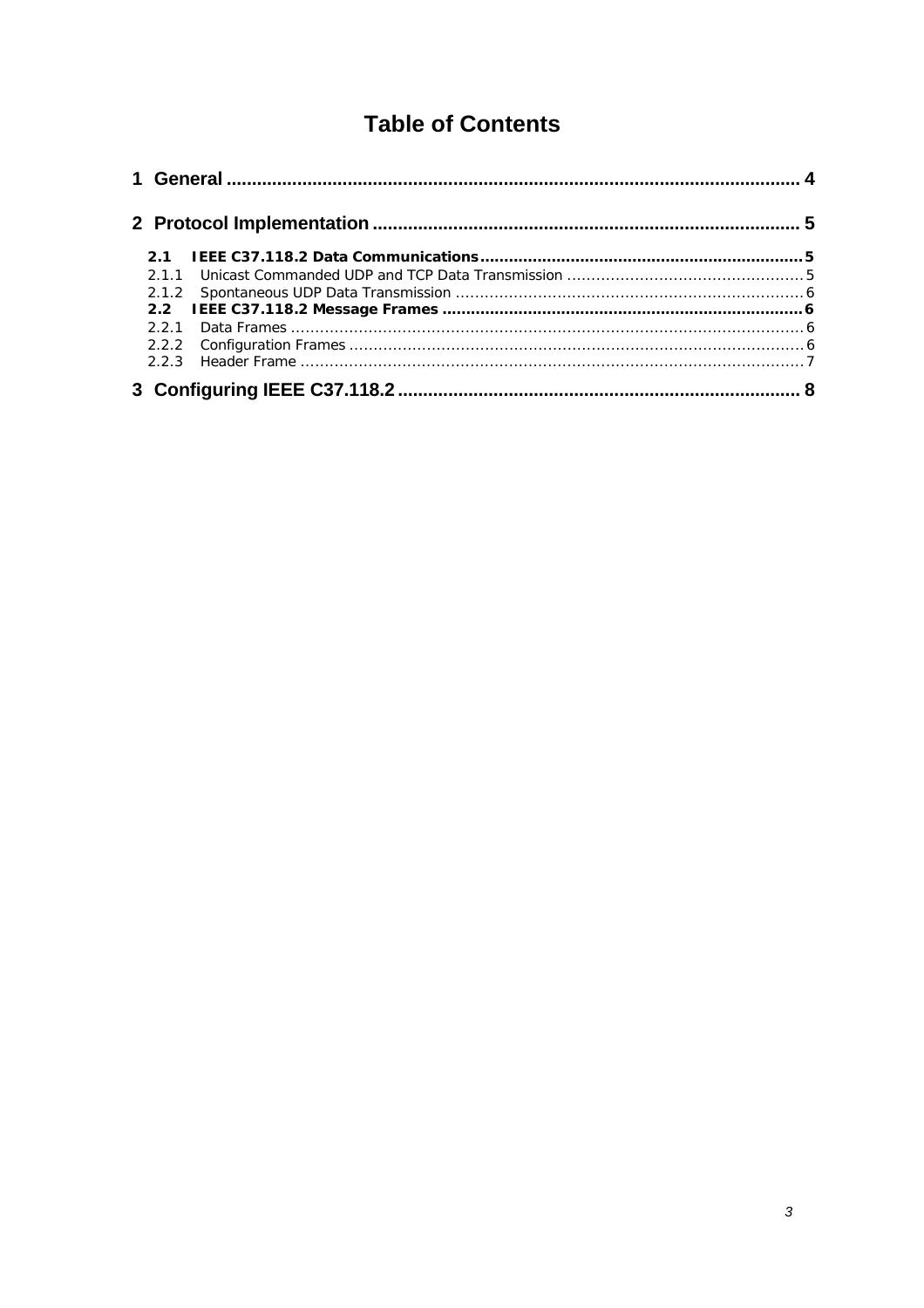## <span id="page-3-0"></span>1 General

This document describes protocol implementation features and configuring of the IEEE C37.118.2 synchrophasor data transfer protocol in the PM180 phasor measurement unit (PMU).

The PM180 PMU supports commanded client-server UDP and TCP data transmission and spontaneous UDP data transmission over IP protocol. Serial communication is not supported as obsolete and rarely used for synchrophasor data transfer.

Streaming of synchrophasor data is also available over Ethernet via the IEC 61850 protocol by mapping the IEEE C37.118.2 synchrophasor data stream to IEC 61850-9-2 sampled values service (see the PM180 IEC 61850 communication protocol reference guide for more information).

IEEE C37.118.2 reference documents:

IEEE Std C37.118.1-2011, IEEE Standard for Synchrophasor Measurements for Power Systems

IEEE Std C37.118.1a-2014, IEEE Standard for Synchrophasor Measurements for Power Systems, Amendment 1: Modification of Selected Performance Requirements

IEEE Std C37.118.2-2011, IEEE Standard for Synchrophasor Data Transfer for Power Systems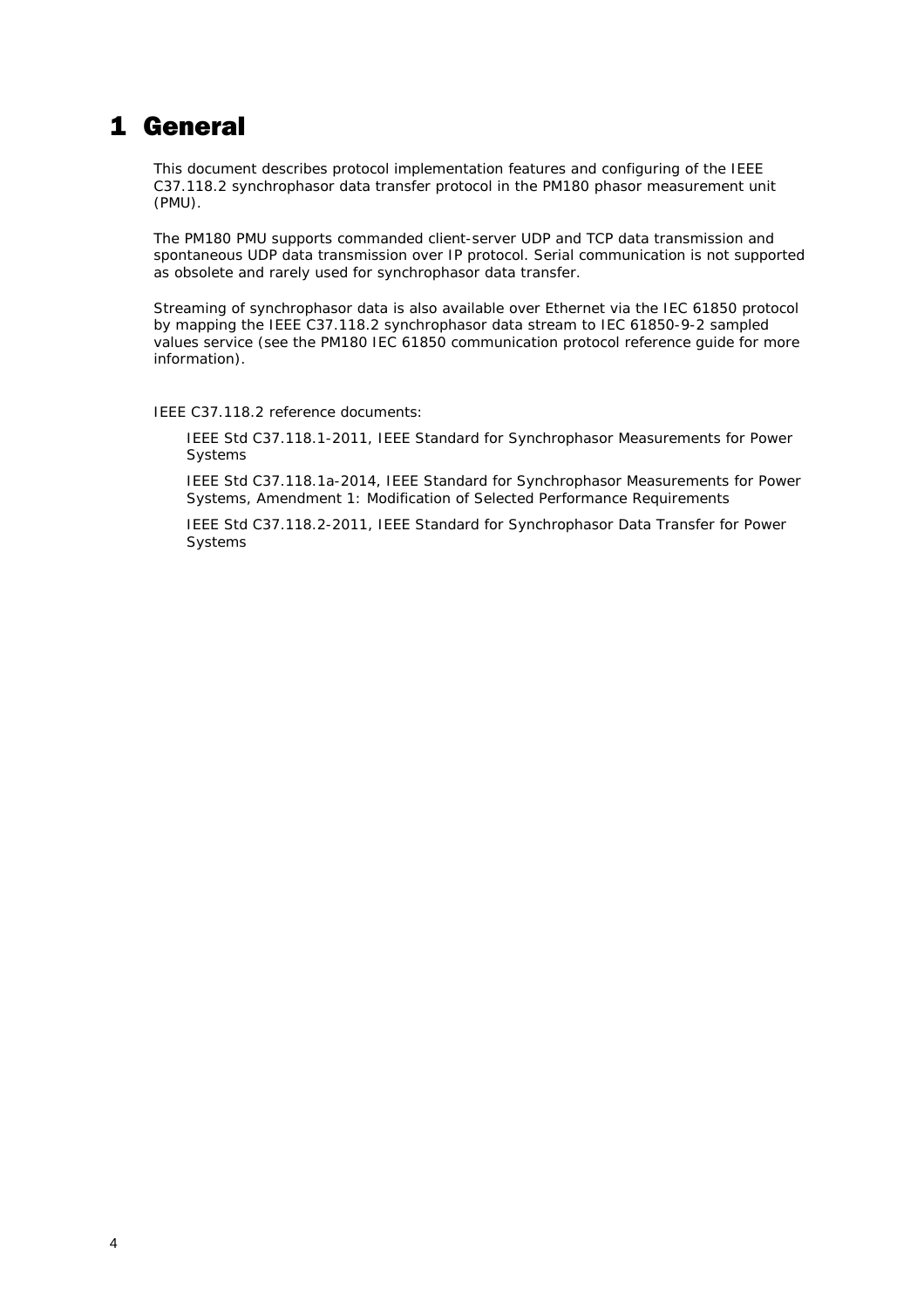# <span id="page-4-0"></span>2 Protocol Implementation

The IEEE C37.118.2 protocol is implemented in the PM180 in a flexible manner. Most of IEEE C37.118.2 features are user-configurable allowing easy adaptation for use in different installations. To keep maximum interoperability with phasor data concentrators (PDC) and controlling stations, the PM180 supports all standard frame types for synchrophasor data interrogation and streaming.

The PAS configuration software supplied with the PM180 provides all necessary tools for remote configuration of the device.

See Chapter 3 for instructions on how to configure IEEE C37.118.2 options in the device for your particular installation.

See the PM180 Operation Manual for more information on configuring the meter via PAS.

The protocol implementation details are explained in the following sections.

## 2.1 IEEE C37.118.2 Data Communications

<span id="page-4-1"></span>The PM180 PMU provides commanded client-server UDP and TCP data transmission and spontaneous UDP data transmission over IP protocol.

The synchrophasor data is transmitted at a programmable reporting rate of 1 to 60 frames per second at sub-multiples of the nominal power line frequency.

The data stream ID number you assigned to the PMU via the IEEE C37.118.2 setup uniquely identifies a synchrophasor data stream. Only requests with the matching data stream ID are responded by the PMU.

#### 2.1.1 Unicast Commanded UDP and TCP Data Transmission

<span id="page-4-2"></span>Commanded data transmission must be explicitly turned on by a command sent by a client to receive synchrophasor data via a unicast UDP or TCP connection.

#### **Streaming Data Slots**

The PM180 PMU provides 5 data streaming slots for continuous streaming synchrophasor data via unicast UDP or/and TCP connections.

Although the UDP server responds to commands from unlimited number of UDP clients and the TCP server can support up to 8 client connections, the commands to turn on data transmission on new connections after all 5 data streams are running will be ignored.

#### **TCP Connection Timeout**

An idling TCP connection is closed if there is no activity on both sides, i.e. there are no master commands received or no streaming data transmission, within a programmable connection idle timeout. You can change the TCP connection idling timeout via the device Network Setup (see the PM180 Operation Manual for details).

#### **Uncontrollable Commanded UDP Data Flow**

Unlike TCP connections, in case of the commanded UDP transmission, IEEE C37.118.2 does not provide tools for probing whether a client who initiated transmission is still alive and listening to the synchrophasor data stream.

Abnormal termination of client operations without explicit turning off the data transmission may leave the streaming slot active forever and thus limit the number of slots available for new data streams.

The PM180 provides a command you can send to the device via the IEEE C37.118.2 setup dialog (see Section 3) that stops all active commanded UDP streams and releases the corresponding data streaming slots.

You can check which data streams are currently active via the device Telnet server. Run a Telnet client on your PC, log on to the device, type "enet" on the main menu command prompt, and then type "proto". See the PM180 Operation Manual for more information on operating Telnet. The following picture shows what the active data stream list may look like.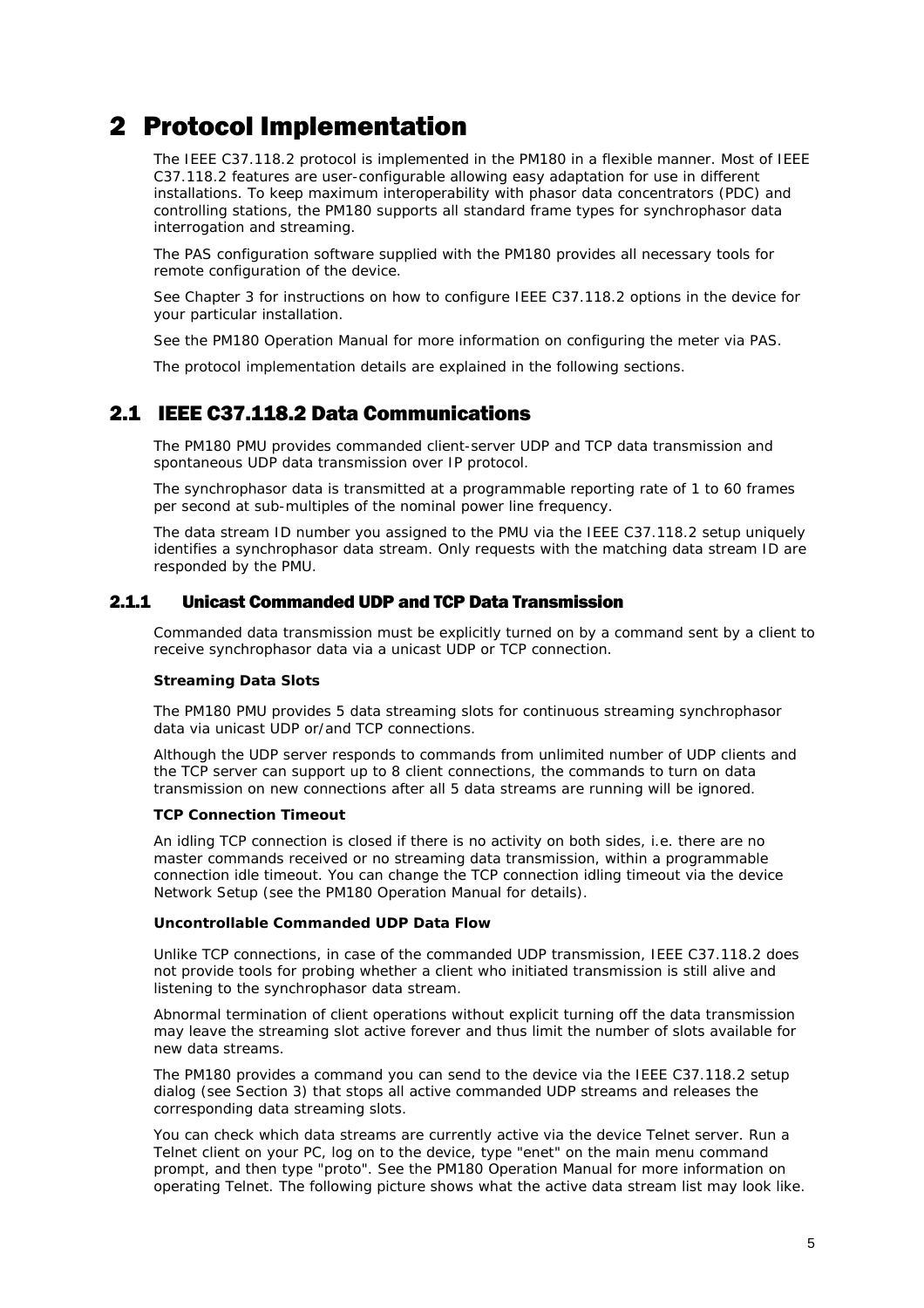| Telnet 192.168.0.212                                                                                                                                                                                                                                                                                         |  |  |  |
|--------------------------------------------------------------------------------------------------------------------------------------------------------------------------------------------------------------------------------------------------------------------------------------------------------------|--|--|--|
| l>enet                                                                                                                                                                                                                                                                                                       |  |  |  |
| Ethernet Menu Commands                                                                                                                                                                                                                                                                                       |  |  |  |
| - Display this text<br>h<br>- Current network addresses<br>net<br>ip<br>$-$ Network settings<br>stat [net]tcp]udp ip icmp]arp dns sock] - Network statistics<br>$proto$ [c37.118] - Application protocol statistics<br>stop net - Shut the network down<br>run net $-$ Start the network<br>- Quit menu<br>q |  |  |  |
| ENET>proto                                                                                                                                                                                                                                                                                                   |  |  |  |
| C37.118.2 protocol statistics                                                                                                                                                                                                                                                                                |  |  |  |
| Running commanded data streams:<br>TCP: client address 192.168.0.135 port 51828<br>UDP: client address 192.168.0.139 port 4713<br>UDP: client address 192.168.0.135 port 4713<br>UDP: client address 192.168.0.72 port 4713                                                                                  |  |  |  |
| ENET >                                                                                                                                                                                                                                                                                                       |  |  |  |
|                                                                                                                                                                                                                                                                                                              |  |  |  |

### 2.1.2 Spontaneous UDP Data Transmission

<span id="page-5-0"></span>Spontaneous synchrophasor data transmission is explicitly enabled and disabled by the user via the IEEE C37.118.2 setup (see Section 3 for details). The destination UDP port and IP address are configurable.

Spontaneous UDP data transmission operates in unicast, multicast or broadcast mode depending on the destination IP address you specified.

If the UDP clients have an ability to join a multicast group, you can select one from the multicast address range of 225.0.0.0 through 239.255.255.255.

For broadcast transmission within your local network, set the host part of the network address to 255 as shown in the default IP address example. Use a routable broadcast address to expand the broadcast transmission beyond your local network.

## <span id="page-5-1"></span>2.2 IEEE C37.118.2 Message Frames

### 2.2.1 Data Frames

<span id="page-5-2"></span>Synchrophasor data frames transmit a time stamped set of measurements that include three voltage and three current phasors, frequency deviation from the nominal power line frequency and the rate of change of frequency.

The IEEE C37.118.2 data frame format is user configurable. You can specify the PMU station name, data stream ID number, data representation format, and data transmission rate via the IEEE C37.118.2 setup (see Section 3 for details).

The complex phasors values can be sent in a rectangular coordinates format (real and imaginary) or in polar coordinates (magnitude and angle). The phasor and frequency data can be represented in 32-bit IEEE floating-point format or as 16-bit scaled integer numbers. In case of using integer format, the data conversion factors are provided via the IEEE C37.118.2 configuration frames.

#### 2.2.2 Configuration Frames

<span id="page-5-3"></span>IEEE C37.118.2 configuration frames provide information about a synchrophasor data stream in binary format. The PM180 PMU supports two mandatory configuration frames CFG-1 and CFG-2. The optional CFG-3 frame introduced by IEEE C37.118.2-2011 is not implemented.

The configuration frame contents correspond to the specification given by IEEE C37.118.2.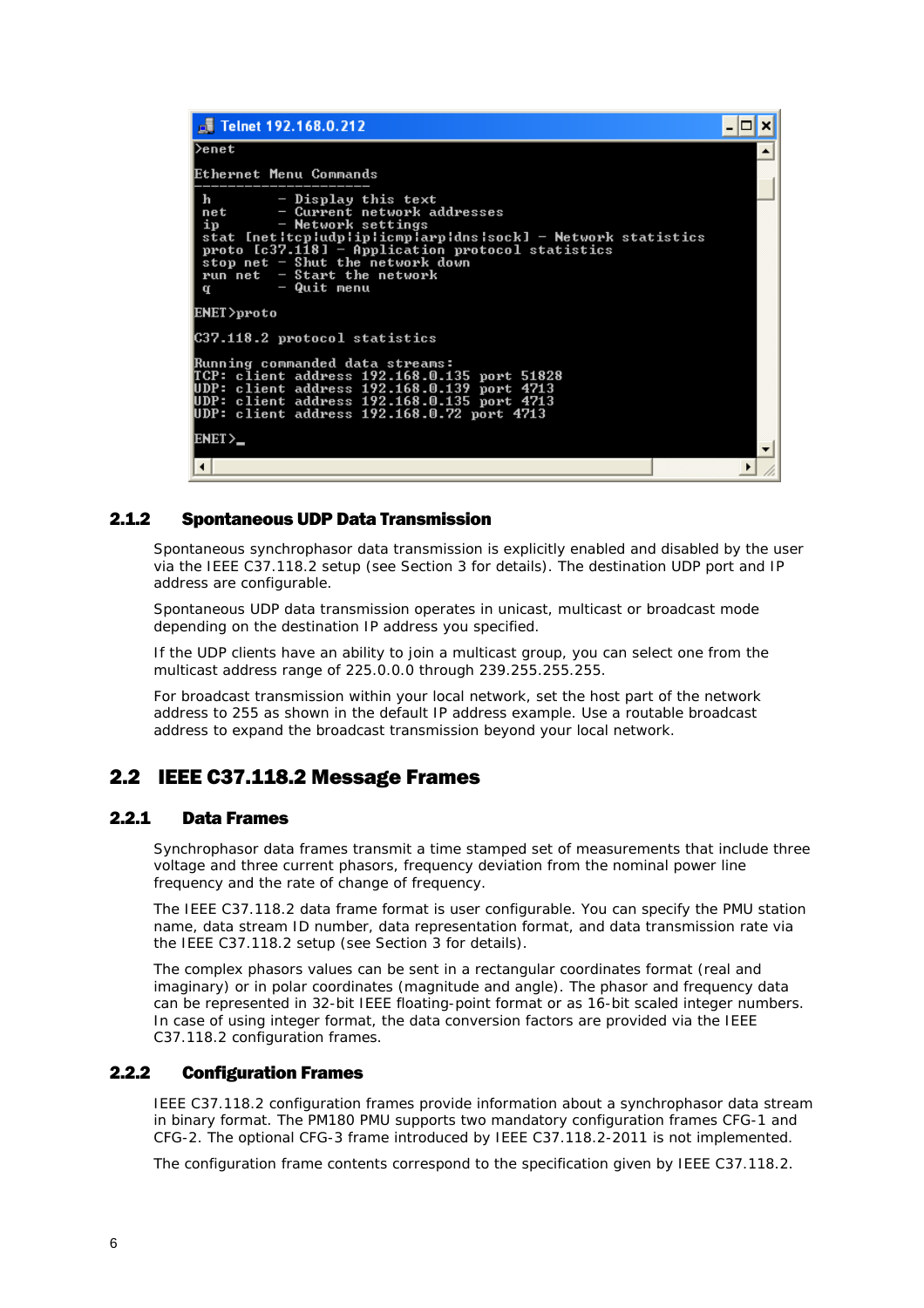In case of transmission data in floating point format, the data conversion factors will be given as 1 and should be ignored.

### 2.2.3 Header Frame

<span id="page-6-0"></span>A header frame gives information about a synchrophasor data stream in human-readable format. An example of the header frame is shown below.

Station Name: My Station ID Code: 7000 UTC Time: 2019-06-03 05:31:51.786 Time Quality: Locked Time Base: 1000000 Revision Count: 4 Data Rate: 50 Total Phasors: 6 Total Analogs: 0 Total Digitals: 0 Phasor Coordinate Format: Rectangular Phasor Data Format: Integer Frequency Data Format: Integer VA Conversion Factor: 5.05387 VB Conversion Factor: 5.05387 VC Conversion Factor: 5.05387 IA Conversion Factor: 0.61037 IB Conversion Factor: 0.61037 IC Conversion Factor: 0.61037 Angle Conversion Factor: 0.0001 Frequency Conversion Factor: 0.001 df/dt Conversion Factor: 0.01 Nominal Frequency: 50 Hz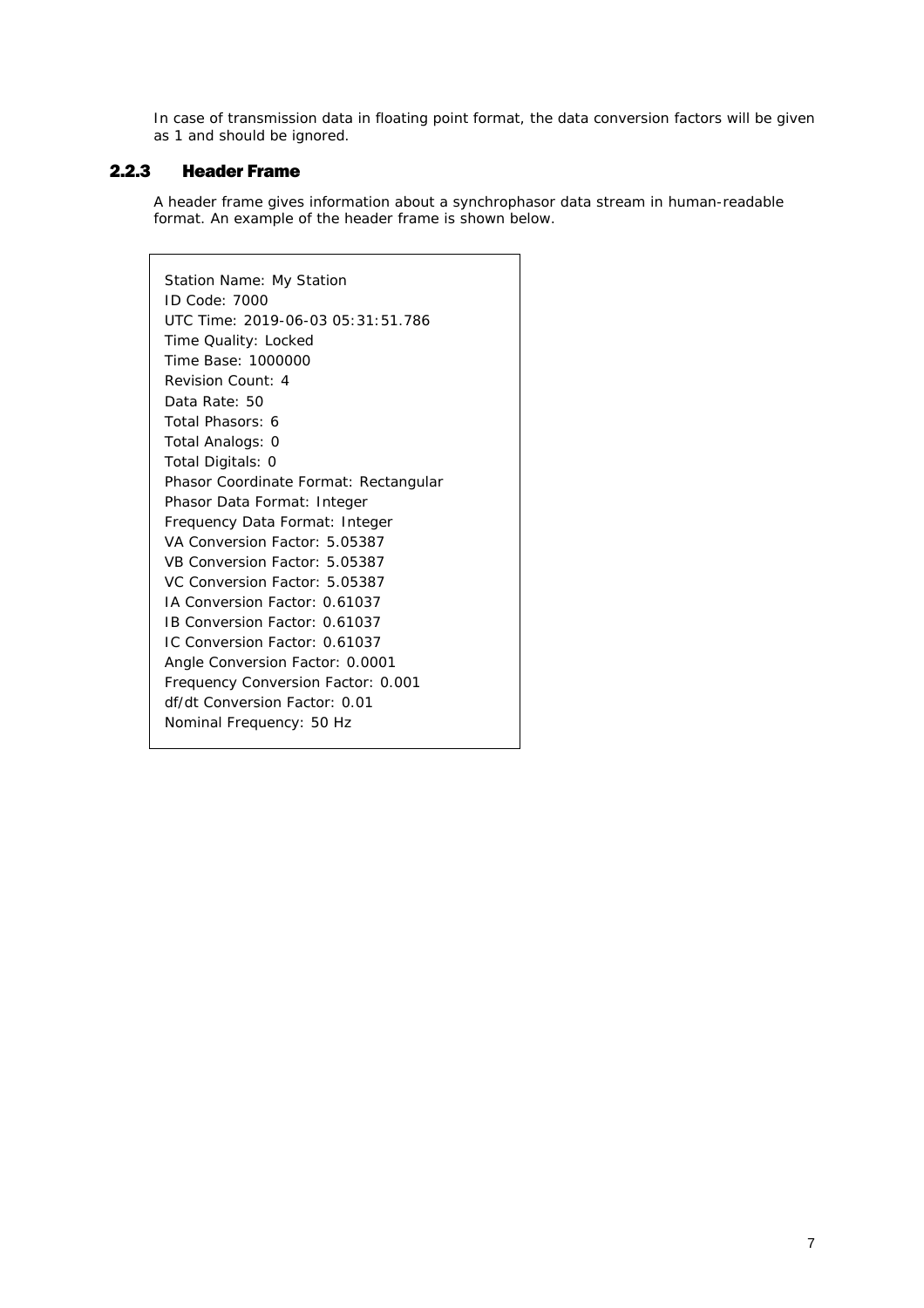# <span id="page-7-0"></span>3 Configuring IEEE C37.118.2

Use PAS configuration software provided with your device to configure IEEE C37.118.2 options. See the PM180 Operation Manual for more information on installation and operating PAS on your computer.

To configure the IEEE C37.118.2 options:

- 1. Ensure that the selected connection protocol to communicate with your device is set to Modbus RTU or Modbus ASCII.
- 2. Select Communications Setup from the Meter Setup menu and then click on the IEEE C37.118.2 Setup tab.

| <b>PM180 - Communication Setup</b>                                                                                       |                                                                               |  |  |  |  |  |  |
|--------------------------------------------------------------------------------------------------------------------------|-------------------------------------------------------------------------------|--|--|--|--|--|--|
| Network Setup<br>Dial-Up Networking<br>SNTP Client Setup<br><b>Direct Control Ports</b><br>TCP Notification Client Setup | <b>ExpertPower Client Setup</b><br>IEEE C37.118.2 Setup<br>Serial Ports Setup |  |  |  |  |  |  |
| IEEE C37.118.2 Setup                                                                                                     |                                                                               |  |  |  |  |  |  |
| <b>Station Name</b>                                                                                                      | station_name                                                                  |  |  |  |  |  |  |
| Data Stream ID Number                                                                                                    | 7000                                                                          |  |  |  |  |  |  |
| Phasor Coordinate Format                                                                                                 | Rectangular (Re/lm)                                                           |  |  |  |  |  |  |
| Phasor/Frequency Data Format                                                                                             | 32-bit IEEE Floating Point                                                    |  |  |  |  |  |  |
| Data Rate, frames/s                                                                                                      | 10                                                                            |  |  |  |  |  |  |
| Configuration Change Count                                                                                               | 1                                                                             |  |  |  |  |  |  |
| Client-server UDP/TCP Transmission                                                                                       |                                                                               |  |  |  |  |  |  |
| Local UDP Port                                                                                                           | 4713                                                                          |  |  |  |  |  |  |
| <b>Local TCP Port</b>                                                                                                    | 4712                                                                          |  |  |  |  |  |  |
| Stop UDP Streams                                                                                                         | NO.                                                                           |  |  |  |  |  |  |
| <b>Spontaneous UDP Transmission</b>                                                                                      |                                                                               |  |  |  |  |  |  |
| <b>Transmission Enabled</b>                                                                                              | <b>Disabled</b>                                                               |  |  |  |  |  |  |
| Destination UDP Port                                                                                                     | 4713                                                                          |  |  |  |  |  |  |
| Destination IP Address (unicast/multicast)                                                                               | 192, 168, 0, 255                                                              |  |  |  |  |  |  |
|                                                                                                                          |                                                                               |  |  |  |  |  |  |
| Default<br>Print<br>Qpen<br>Save as                                                                                      | Send<br>Receive                                                               |  |  |  |  |  |  |
| 0K<br>Cancel<br><b>Help</b><br>Apply                                                                                     |                                                                               |  |  |  |  |  |  |

- 3. Select desired options.
- 4. Click Save as… to store your setup in the device site database, and click Send to send the setup to the device.

See the following table for available options.

| Parameter             | <b>Options</b>               | <b>Default</b> | Description                |  |  |  |  |
|-----------------------|------------------------------|----------------|----------------------------|--|--|--|--|
| IEEE C37.118.2 Setup  |                              |                |                            |  |  |  |  |
| <b>Station Name</b>   | Up to 16 ASCII<br>characters | station name   | Identifies the station     |  |  |  |  |
| Data Stream ID Number | 1-65534                      | 7000           | Identifies the data stream |  |  |  |  |